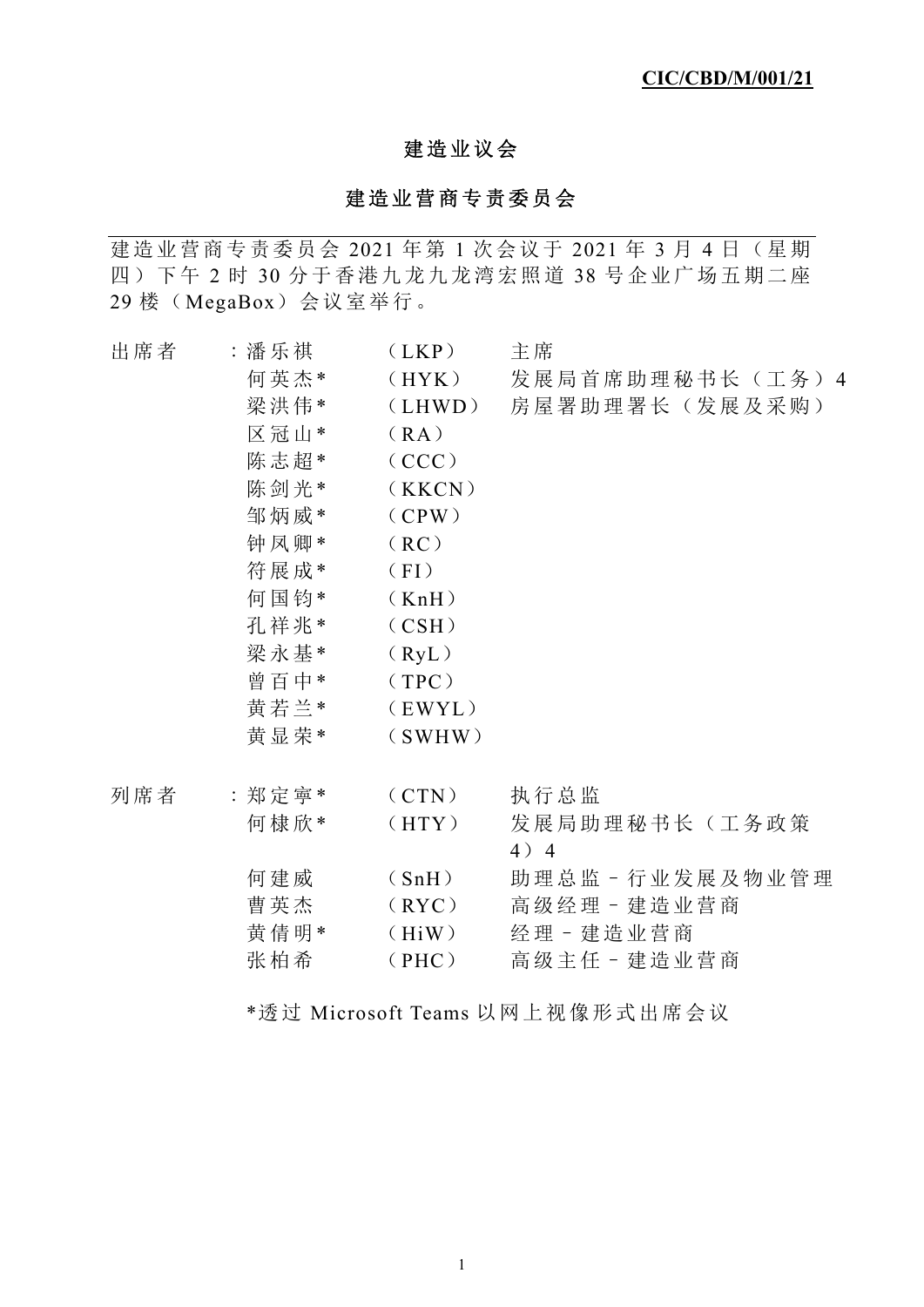### 会议纪录

#### **负责人**

会议开始之前,潘乐祺工程师提示成员,若成员对会上 讨论的各项议程有任何实质或 潜在利益冲突,请及时 向秘书处申报。席上没有成员作出申报。

主席欢迎房屋署梁洪伟先生首 次出席建造业营商专责 委员会会议。

# **1.1** 通过建造业营商专责委员会 **2020** 年第 **4** 次会议之会 议纪录

成员备悉文件编号 CIC/CBD/M/004/20,并通过 2020 年 第 4 次会议之会议纪录。

#### **1.2** 上次会议续议事项

- (a) 跟进上次会议议程第 4.5 项,有关发表「市场提 示–工程项目在 2019 冠状病毒病疫情下的考 虑」,议会秘书处纳入成员意见后,于 2021 年 1 月 5 日发布该市场提示。
- (b) 跟进上次会议议程第 4.7 项,有关「建造业议会 杰出承建商大奬 2021」,相关执行计划将于会议 议程第 1.5 项中汇报。
- (c) 跟进上次会议议程第 4.8 项,有关「香港建造业 建筑施工质量督导检讨报告 | 跟进工作计划, 议 会秘书处拟备了详细的两年工作计划,并将于会 议议程第 1.6 项中汇报。

## **1.3** 组装合成建筑法及装配式设计采购指引研究 **–** 中 期成果

此简易程序文件旨在向成员寻求核准组装合成建筑法 及装配式设计采购指引研究的中期成果:检讨报告、参 考指引文件拟稿及面谈结果的摘要报告。

何英杰工程师指发展局已于会 议前向议会秘书处提供 对相关文件的意见(发展局的意见载于附件 A)。潘乐 祺工程师补充指欢迎成员提出 其他意见,并会将意见 向顾问公司(迈进)反映,以适时将成员意见纳入参考 指引文件终稿。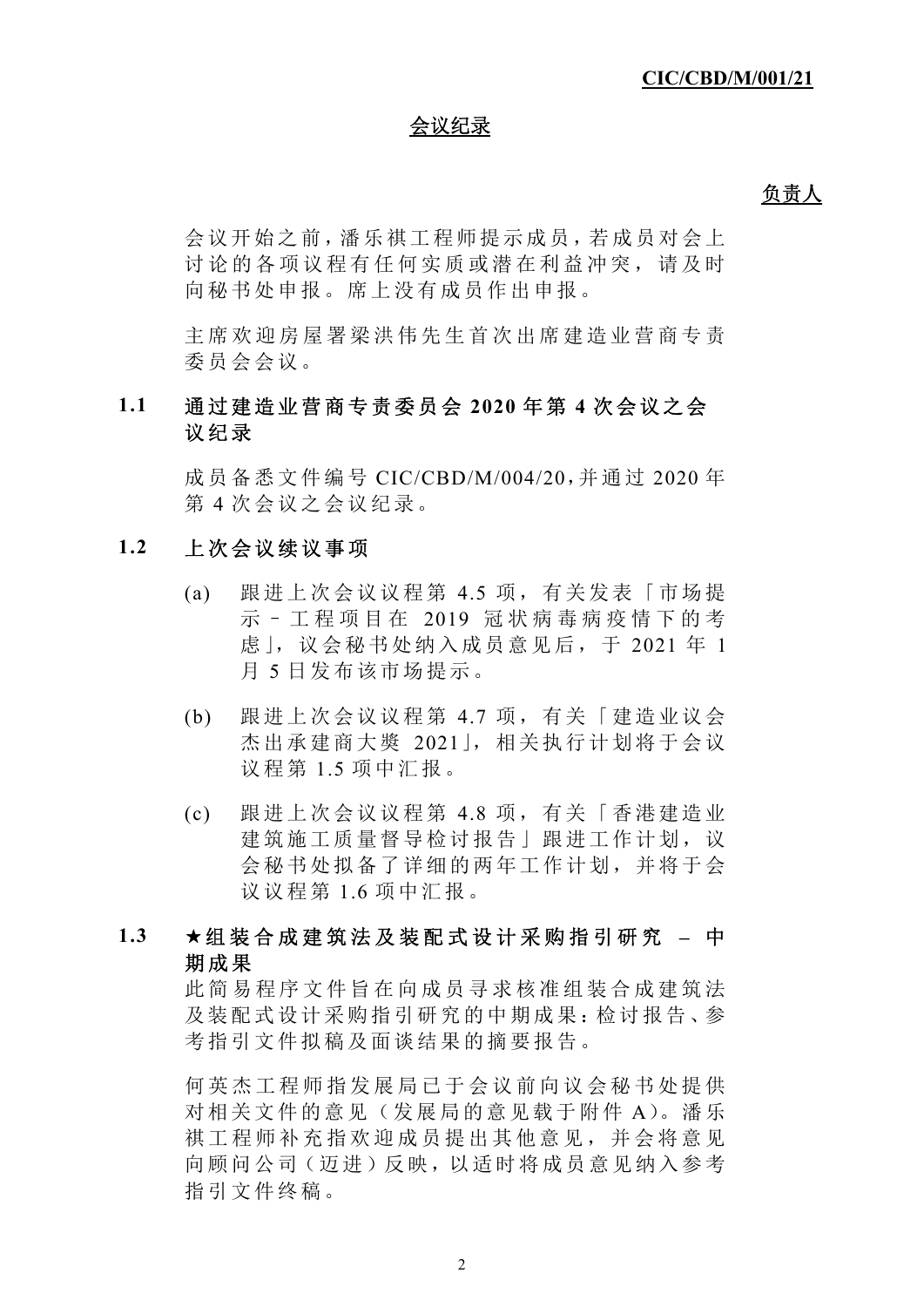由于发展局对参考指引文件拟稿 (\*CIC/CBD/P/001/21\*的附件 B)有较大意见,因此将 另外举行会议以讨论并跟进这些意见。迈进将就发展 局提出的意见对参考指引文件拟稿作出修改。

成员原则上核准检讨报告(附件 A)及面谈结果的摘要 报告(附件 C), 及将支付相应的阶段性款项(付款阶 段 2 及 4)予迈讲。

[会后备注:发展局、迈进及议会秘书处于 2021 年 3 月 24 日举行会议,讨论发展局早前提出的意见。迈进同 意跟进及修改该些报告。]

# **1.4** 标准 **BIM** 合约特别条款及 **BIM** 服务协议拟稿作公 众咨询

此简易程序文件旨在向成员寻求核准标准 BIM 合约特 别条款(合约特别条款)及 BIM 服务协议(服务协议) 的拟稿作公众咨询用途。

黄若兰女士指将于会议后向议会秘书处补充其对有关 文件的意见。(黄若兰女士及发展局的意见载于附件  $B<sub>o</sub>$ )

何国钧测量师查询合约特别条 款及服务协议曾否向香 港测量师学会传阅,以供检视及提供意见。曹英杰先生 响应指专责小组成员包括香港测量师学会的代表,并 己寻求香港测量师学会对合约特别条款及服务协议的 意见。

成员核准文件编号 \*CIC/CBD/P/002/21\*所述的合约特 别条款及服务协议的拟稿作公众咨询用途。

[会后备注:由于仍有关于合约特别条款及服务协议拟 稿的事项尚待专责小组及工作小组成员讨论,公众咨 询环节将延后,直至另行通知。]

## **1.5** 「建造业议会杰出承建商大奬 **2021**」执行计划

何建威建筑师就有关执行计划,向成员简介文件编号  $CIC/CBD/P/003/21$ , 执行计划包括该大奖的宣传计划、 评分准则及大奖的规则和条款。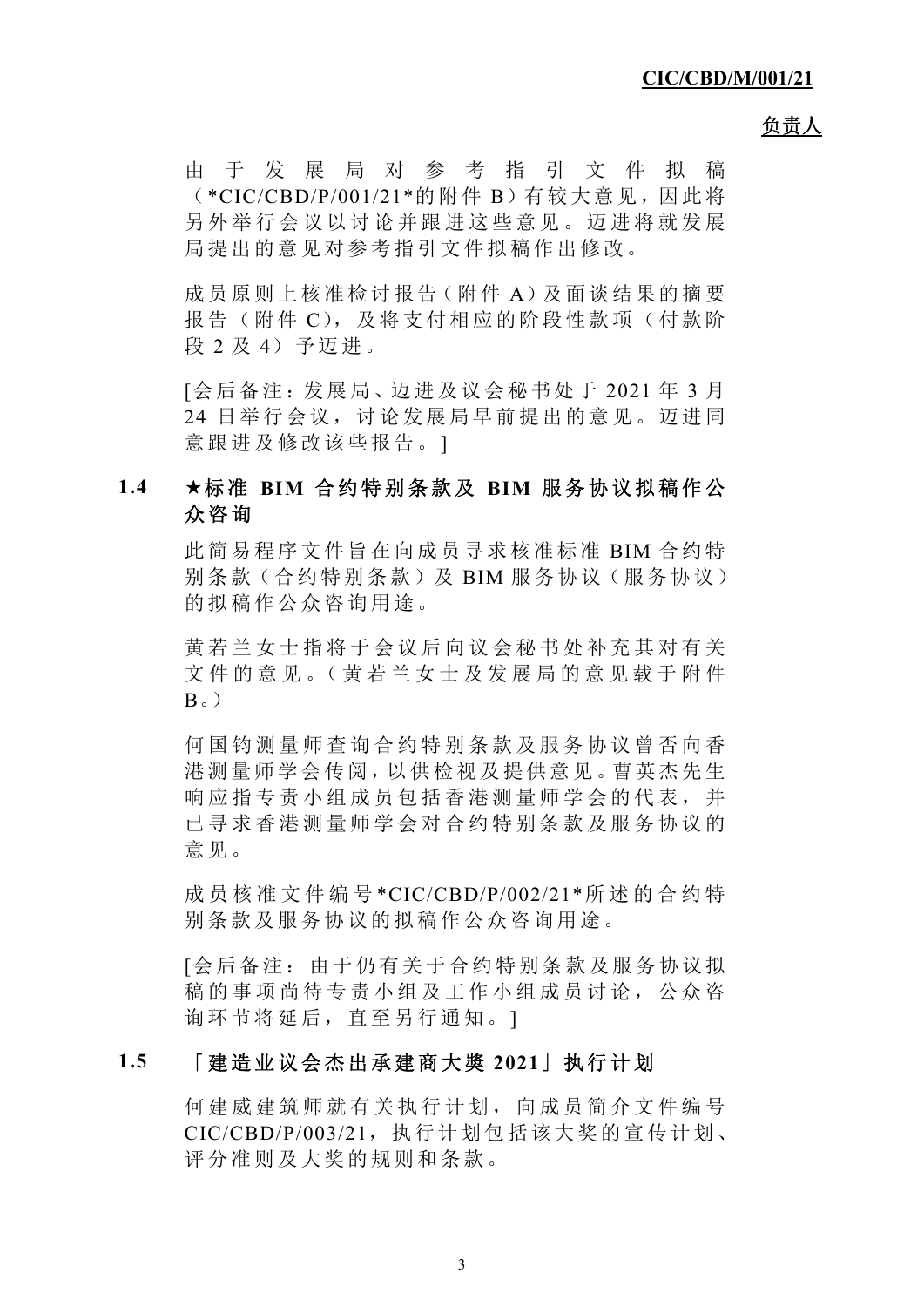何英杰工程师补充指发展局将 协助与相关政府部门作 出协调,以邀请行政长官为主礼嘉宾,并预约香港礼宾 府作为颁奖典礼的场地。此外,他认为评分准则全面, 惟部分评审准则略嫌主观。曹 英杰先生响应指评分准 则已考虑主观及客观评审准则之间的平衡,既能允许 评审人员对大奖的申请保留个 人观点,又同时确保公 平性。

陈志超工程师认为应尽快开放 该大奖的报名,以保持 其势头。潘乐祺工程师响应指将于 2021 年 3 月开放大 奖报名。

鉴于大型承建商拥有的资源更 多,梁永基工程师查询 大奖会否对他们更为有利。曹英杰先生响应指大奖根 据承建商的规模分为三个参选组别,分别为大型承建 商、承建商及专门行业承造商。承建商只会在同一参选 组别下竞争。

邹炳威先生指工人福利是选出杰出承建商需要考虑的 重要因素,故建议加重评分准则中工人福利所占的比 重。曹英杰先生响应指有关评分准则将会按成员的意 见适时作出检视及调整。 议会 秘书处

经讨论后,成员核准文件编号 CIC/CBD/P/003/21 的「建 造业议会杰出承建商大奬 2021」执行计划。

[会后备注:议会已于 2021 年 3 月 4 日收到发展局有 关评分准则的意见,并会作出跟进。大奖于 2021 年 3 月 15 日接受报名。截止报名日期为 2021 年 7 月 31 日。]

## **1.6** 跟进「香港建造业建筑施工质量督导检讨报告」建议的 两年工作计划

何建威建筑师向成员简介文件编号 CIC/CBD/P/004/21,有关跟进「香港建造业建筑施工质 量督导检讨报告」建议的两年工作计划。

何英杰工程师查询工作计划第 5 项提及的数码科技是 否仅包含数码工程监督系统(DWSS),抑或亦涵盖其 他创新科技。曹英杰先生响应 指工作计划主要针对检 讨报告的建议,所以焦点将放在数码工程监督系统上。 建造业创新及科技及科技基金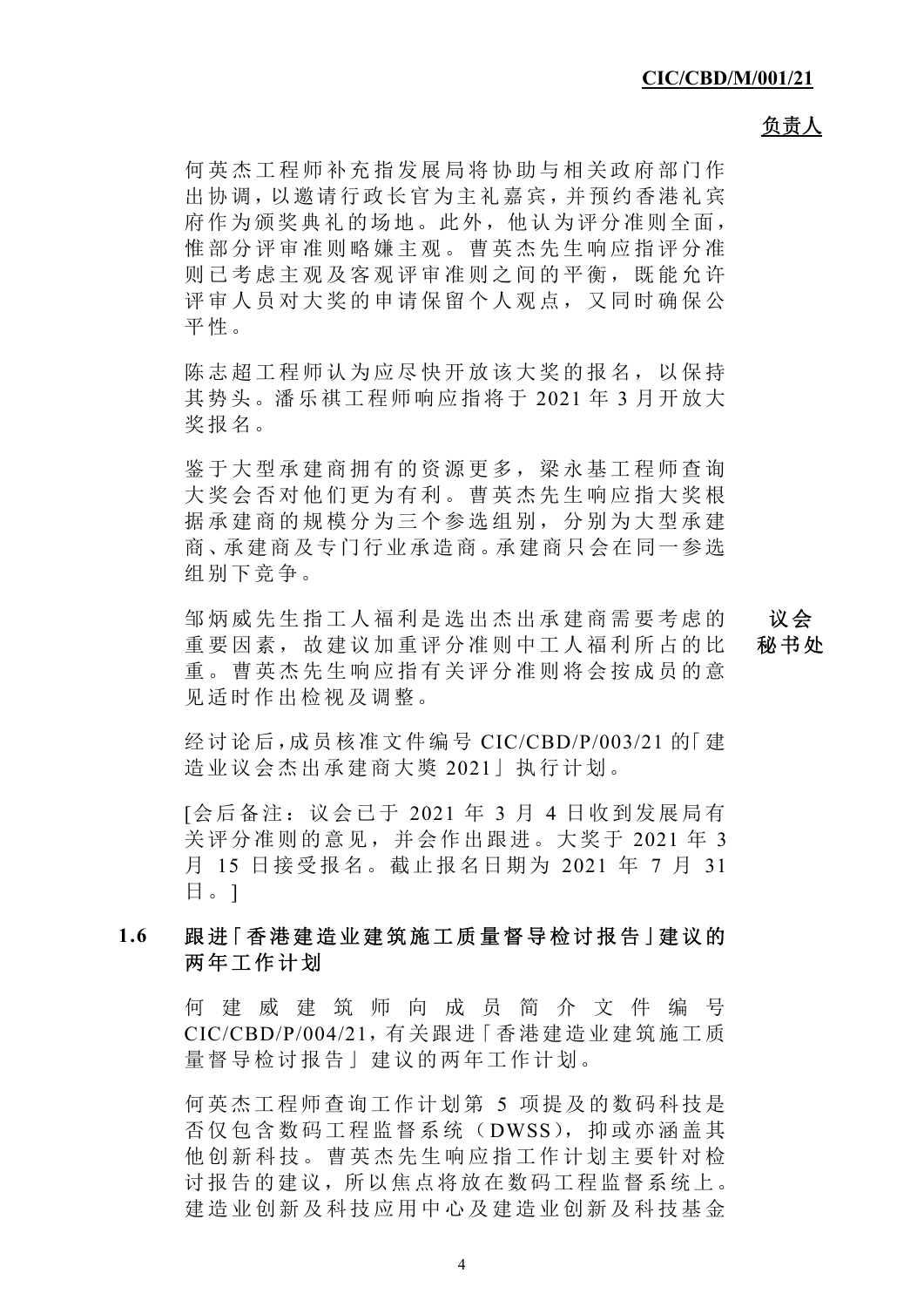将继续推广及促进其他创新及科技应用。

经讨论后,成员核准文件编号 CIC/CBD/P/004/21 的两 年工作计划。议会秘书处将执行拟议措施及每六个月 报告进度。

#### **1.7** 大湾区专责小组

符展成先生向成员报告专责小组最新进展。

大湾区建造业名录网站的招标已于 2021 年 2 月截止, 并于 2021 年 3 月中批出标书。

有关由住房和城乡建设部科技与产业化发展中心与广 州市建筑集团合作发展的西基 岛计划,议会最初的合 作计划包括开发数码项目管理平台、绿色金融及以中 文主导的建筑信息模拟平台。生产力专责委员会、环境 专责委员会及建筑信息模拟专 责委员会秘书处将跟进 该些计划,而建造业营商专责委员会将从市场拓展的 角度监察其发展。

鉴于 2019 冠状病毒病疫情持续,早前拟议的大湾区技 术考察团仍在搁置中,直到放 宽旅游限制及检疫措施 为止。

成员备悉工作进展。

#### **1.8** 合理顾问费用评分制度专责小组

区冠山先生向成员报告专责小组最新进展。

奥雅纳工程顾问有限公司(奥雅纳)于 2021 年 1 月 29 日向议会提交顾问研究初议报告。报告于 2021 年 2 月 23 日的专责小组会议中汇报并核准。经核准后,相应 的阶段性款项已支付予奥雅纳。

拟议的改善顾问费用评分方法建议将于 2021 年第二季 接受咨询。现时此顾问研究并没有潜在的预算超支及 延迟风险。

成员备悉工作进展。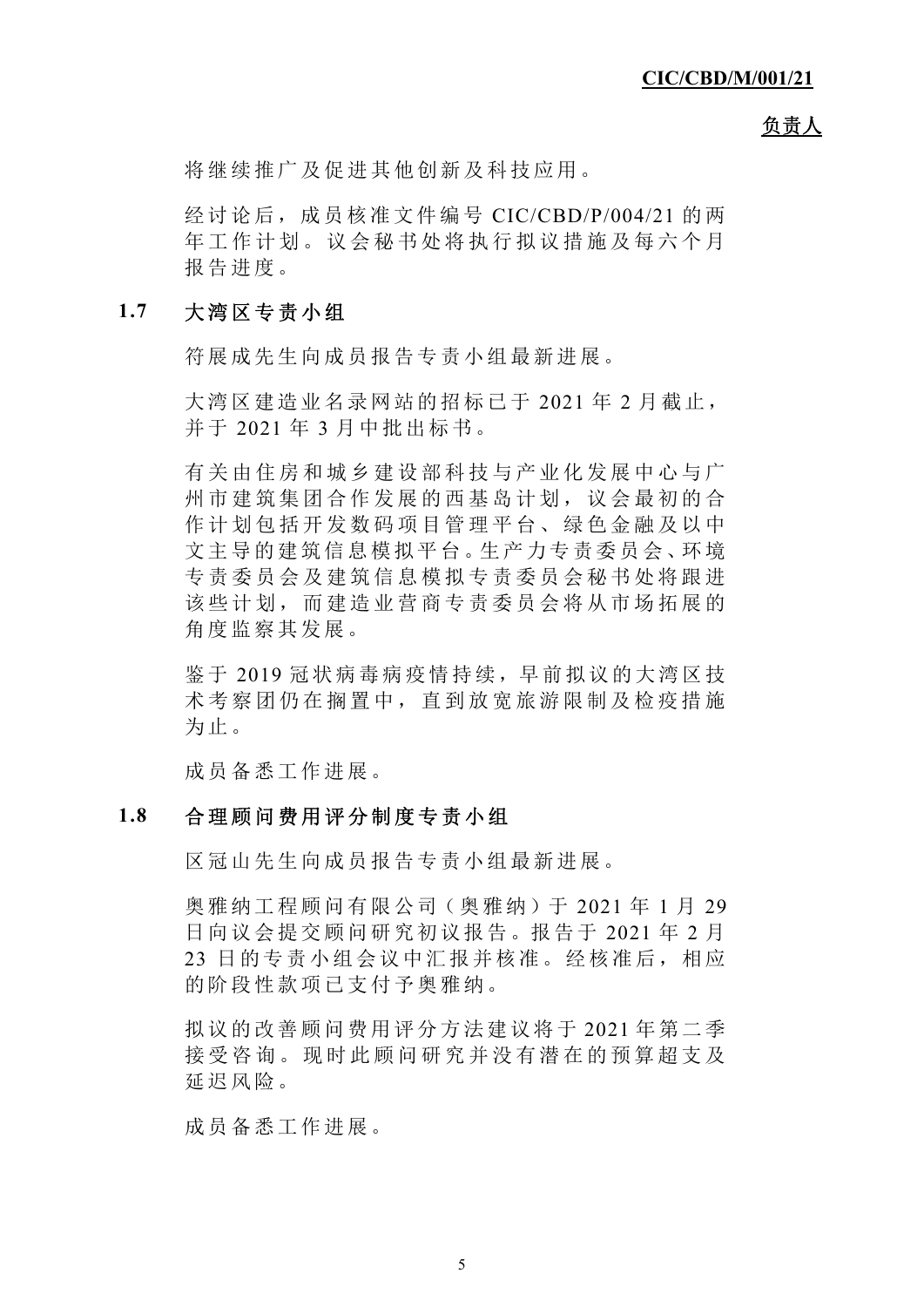## **1.9** 合理工期专责小组

梁永基工程师向成员报告专责小组的最新进展。

专责小组成员于 2021 年 2 月 4 日的会议上就发布建筑 工期绩效指标进行讨论,并同 意在议会网站上发布建 筑工期绩效指标及一段阐释该指标目的及制定的介绍 影片。用户需提供信息(如公司及职衔等),方可使用 建筑工期绩效指标。

专责小组成员亦确认将交由奥雅纳为建筑工期绩效指 针开发用户接口的变更命令。变更命令所需费用为港 币 42,000 元,需时一个月完成该用户接口。

曹英杰先生补充,开发用户接 口是专责小组工作范围 的一部份,并已获准计算在整个项目的原有预算当中。 因此变更命令并无招致额外支出,故不需追加预算。

经讨论后,成员备悉工作进度并核准变更命令。议会秘 书处将依此发出变更命令。

### 议会 秘书处

#### **1.10** 可持续工程量及资源运用专责小组

潘乐祺工程师向成员报告专责小组的最新进展。

可持续工程量及资源运用顾问研究的意向书(EOI)已 于 2020 年 12 月 30 日截止收取。议会秘书处收到分别 来自凯谛思、奥雅纳及莫特麦克唐纳的方案。所有方案 均通过技术评审,三间顾问公 司并将被邀请参与顾问 研究的投标。

标书预计于 2021 年三月发出予获选的投标者,并于 2021 年四月批出合约。

成员备悉工作进度。

#### **1.11** 其他事项

# (**a**) 在《内地与香港关于建立更 紧密经贸关系的安 排》(**CEPA**)框架下进一步实现服务贸易自由化 的建议书

潘乐祺工程师向成员简述发展局于 2021 年 2 月 22 日就有关在 CEPA 框架下进一步实现服务贸易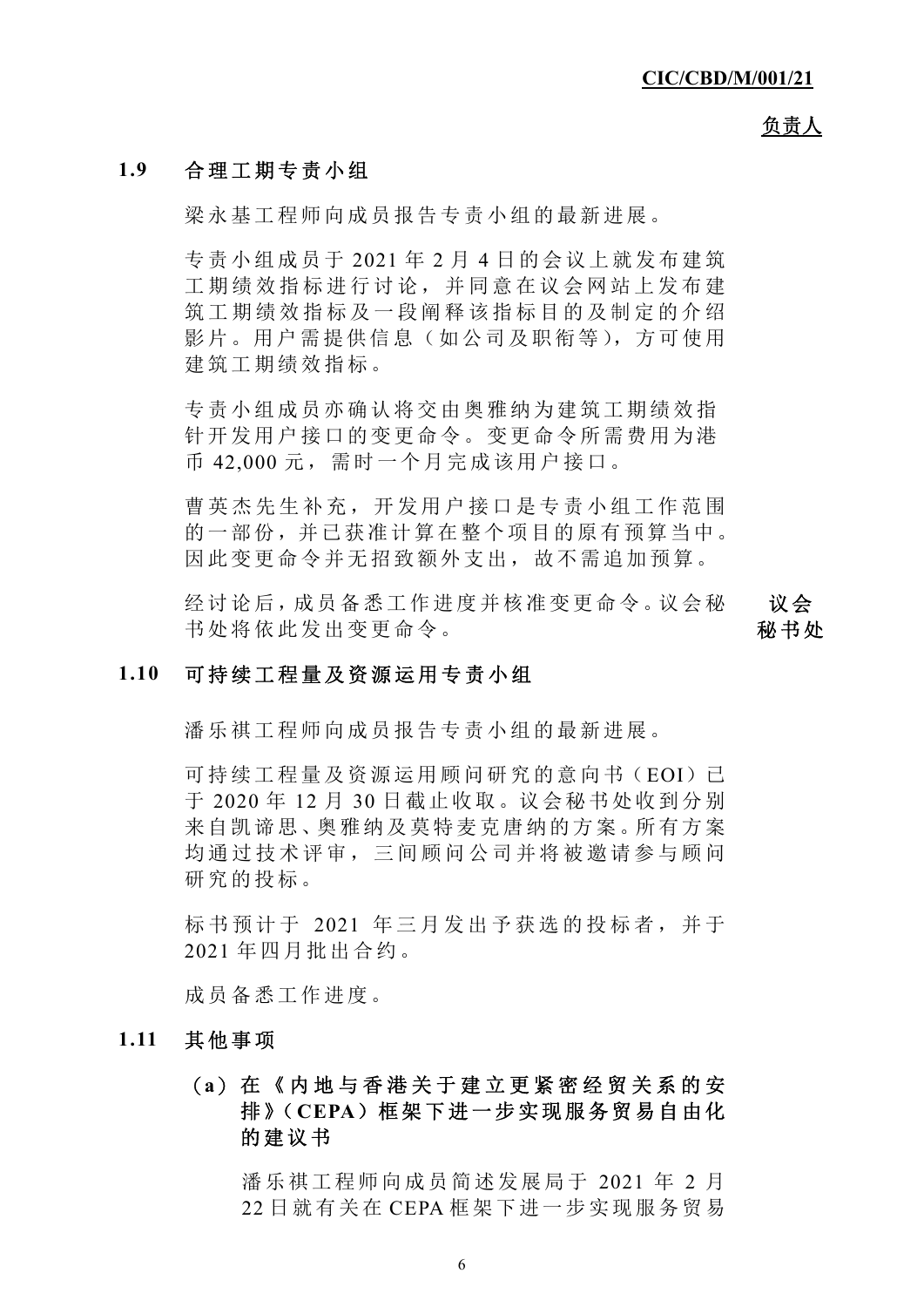自由化的建议书所发出的信件。发展局正进行检 视工作,以获取可推动业界提供专业服务及发掘 商业机会的意见和建议。

郑定寕工程师鼓励成员向议会分享意见,以便议 会于 2021 年 3 月 5 日前整合及回馈意见予发展 局。

[会后备注:会议后成员没有进一步提出意见。]

### (**b**) 付款保障条例

郑定寕工程师向成员报告付 款保障条例的最新进 展。发展局将就于公共工程项目的合约中以合约条 款加入付款保障条例的原则发出技术通告。工务部 门正检视拟稿,并预计于 2021 年 3 月提供拟稿予 议会作收集意见之用。

同时,法例的草拟工作亦在进行当中。潘乐祺工程 师促请发展局尽快完成制定付款保障条例。

陈剑光先生对在公共工程合约中落实付款保障条 例作为初步措施表示支持。他关注如条例无法同样 透过立法在私人工程中推行,资源及现金会进一步 从私人工程流出,以履行在公共工程合约中规定的 责任。

### **1.12** 下次会议

下次会议订于 2021 年 6 月 10 日 (星期四) 下午 2 时 全体人 30 分于九龙湾宏照道 38 号企业广场五期(MegaBox) 二座 29 楼会议室举行。 员备悉

至此别无其他事项,会议于下午 3 时 40 分结束。

### 建造业议会秘书处

**2021** 年 **3** 月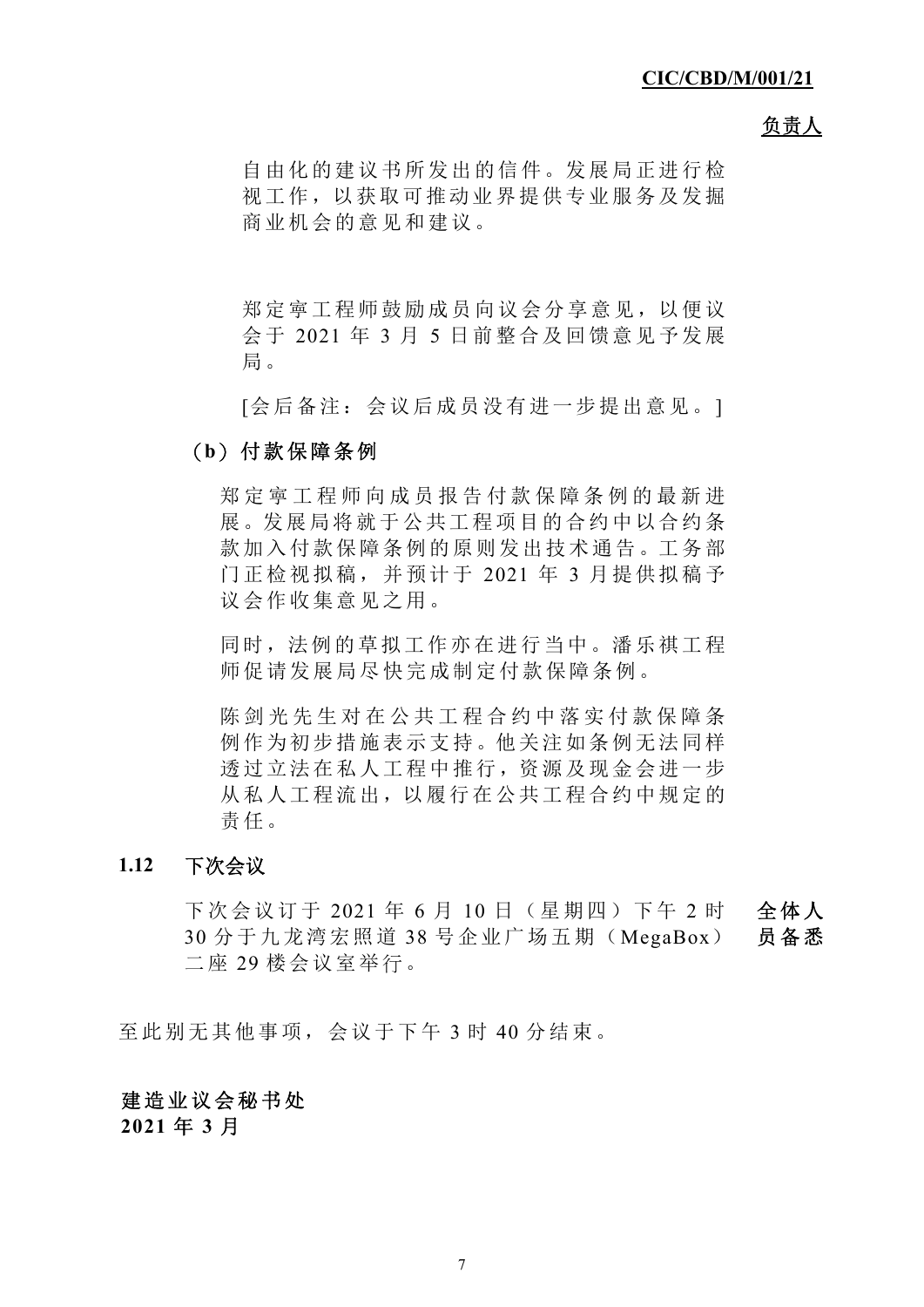# **Construction Industry Council**

(and  $($ 

# **Committee on Construction Business Development**

# **Consultancy Study on MiC and DfMA Procurement – Interim Deliverables**

# DEVB's comments

| $\mathbf{1}$   |                                                                             | <b>General Comment</b>                                                           |  |  |
|----------------|-----------------------------------------------------------------------------|----------------------------------------------------------------------------------|--|--|
|                |                                                                             | 1. "DfMA" is a design concept or philosophy with heavy emphasis on "Design"      |  |  |
|                |                                                                             | aspect to facilitate off-site manufacturing and subsequent on-site assembly.     |  |  |
|                |                                                                             | In building works, it covers a wide spectrum of different degree of integration  |  |  |
|                |                                                                             | of structural works, architectural works and building services works to          |  |  |
|                |                                                                             | enhance the productivity. However, MiC is a construction method making           |  |  |
|                |                                                                             | use of the highest end of DfMA technology, achieving the highest level of        |  |  |
|                | productivity gain in construction practice. Thus DEVB consider the title of |                                                                                  |  |  |
|                | the report should be renamed as "Consultancy Study on MiC Procurement"      |                                                                                  |  |  |
|                |                                                                             | instead of "Consultancy Study on MiC and DfMA Procurement" to avoid              |  |  |
|                |                                                                             | confusion and to better match with the content of the report. DEVB re-iterate    |  |  |
|                |                                                                             | that all the term "DfMA" should be deleted from the texts as the content of      |  |  |
|                |                                                                             | the report is focused on MiC.                                                    |  |  |
|                |                                                                             | 2. Report title to be renamed as "Consultancy Study on MiC Procurement"          |  |  |
| $\overline{2}$ | C17                                                                         |                                                                                  |  |  |
|                |                                                                             | 1. [Para 1.1] It should be noted that DfMA is a design concept embracing design  |  |  |
|                |                                                                             | for manufacture and design for assembly. On the other hand, MiC is a             |  |  |
|                |                                                                             | construction method making use of the highest end of DfMA technology,            |  |  |
|                |                                                                             | achieving the highest level of productivity gain in construction industry. It is |  |  |
|                |                                                                             | suggested that title of the report should be "MiC procurement" instead of        |  |  |
|                |                                                                             | "MiC and DfMA procurement" to avoid confusion and misunderstanding.              |  |  |
|                | 2.                                                                          | [Para 1.2] Please delete all the term "DfMA" from the texts as the content of    |  |  |
|                |                                                                             | the report is focused on MiC.                                                    |  |  |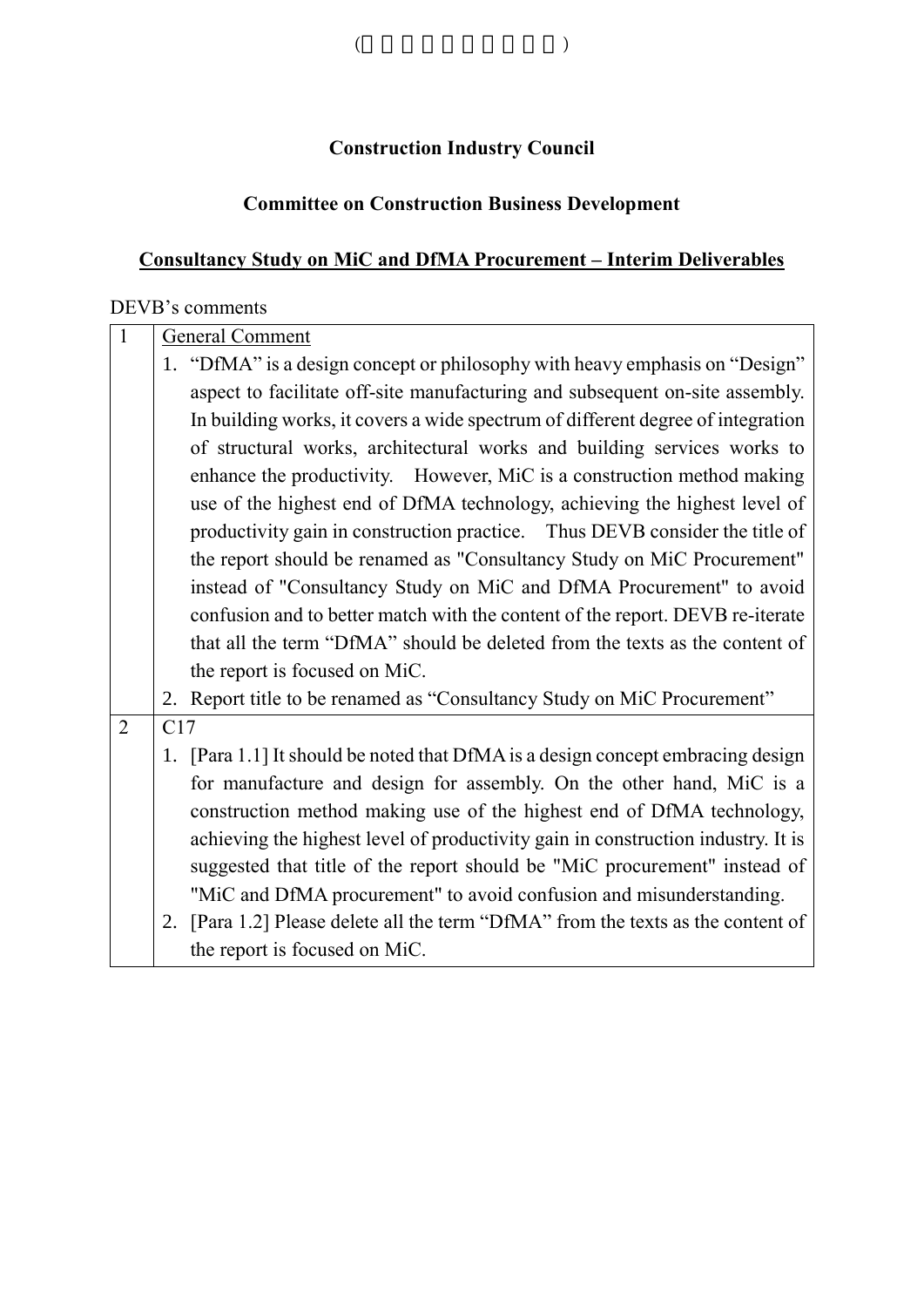| $\overline{3}$ | C19<br>1. [Para 3.1] Bespoke MiC modules for different room layout in a project can<br>also bring vast benefits in respect of time, cost, quality, safety, etc to the<br>project as well as allow maximum design flexibility for designers to meet<br>client's requirements.<br>2. [Para 3.2] It is not necessary to have early supplier/contractor engagement.<br>Traditional design contract is also feasible, with project consultant<br>accomplishing a MiC-ready design for the tender by contractors. The project<br>consultant may also engage a specialist MiC consultant under the scope of<br>CITF funding.<br>3. [Para 3.3] It is worth mentioning in the report that, the requirement from<br>project client to tenderers to obtain in-principle acceptance (IPA) for their<br>proposed MiC scheme from BD as a pre-qualification prerequisite, should<br>not be encouraged. This will not only lengthen the tendering period, but will |
|----------------|-----------------------------------------------------------------------------------------------------------------------------------------------------------------------------------------------------------------------------------------------------------------------------------------------------------------------------------------------------------------------------------------------------------------------------------------------------------------------------------------------------------------------------------------------------------------------------------------------------------------------------------------------------------------------------------------------------------------------------------------------------------------------------------------------------------------------------------------------------------------------------------------------------------------------------------------------------|
|                | also increase the tendering cost and subsequently the tender price of the<br>project.                                                                                                                                                                                                                                                                                                                                                                                                                                                                                                                                                                                                                                                                                                                                                                                                                                                               |
| $\overline{4}$ | C20                                                                                                                                                                                                                                                                                                                                                                                                                                                                                                                                                                                                                                                                                                                                                                                                                                                                                                                                                 |
|                | 1. [Para 3.5] It is not necessary to have early supplier/contractor engagement                                                                                                                                                                                                                                                                                                                                                                                                                                                                                                                                                                                                                                                                                                                                                                                                                                                                      |
|                | for MiC projects. Alternatively, the lead consultant can engage a specialist                                                                                                                                                                                                                                                                                                                                                                                                                                                                                                                                                                                                                                                                                                                                                                                                                                                                        |
|                | MiC consultant for assisting the project team to implement a MiC project.                                                                                                                                                                                                                                                                                                                                                                                                                                                                                                                                                                                                                                                                                                                                                                                                                                                                           |
| 5              | C21                                                                                                                                                                                                                                                                                                                                                                                                                                                                                                                                                                                                                                                                                                                                                                                                                                                                                                                                                 |
|                | 1. [Para 3.8] More in-depth discussion and analysis on this is anticipated.                                                                                                                                                                                                                                                                                                                                                                                                                                                                                                                                                                                                                                                                                                                                                                                                                                                                         |
| 6              | C22                                                                                                                                                                                                                                                                                                                                                                                                                                                                                                                                                                                                                                                                                                                                                                                                                                                                                                                                                 |
|                | 1. [Para 3.13] The adoption of MiC can significantly reduce the no. of vehicle<br>delivery trips and hence, less disturbance and pollution to local community.<br>2. [Para 3.14] High capacity tower cranes, which are commonly used for the                                                                                                                                                                                                                                                                                                                                                                                                                                                                                                                                                                                                                                                                                                        |
|                | installation of heavy concrete PPVC modules in Singapore, are now available<br>in the HK market.                                                                                                                                                                                                                                                                                                                                                                                                                                                                                                                                                                                                                                                                                                                                                                                                                                                    |
| $\overline{7}$ | C23                                                                                                                                                                                                                                                                                                                                                                                                                                                                                                                                                                                                                                                                                                                                                                                                                                                                                                                                                 |
|                | [Para. 3.17] Design changes to MiC project would not be more difficult and<br>1.<br>costly when compared with conventional construction method if designers<br>have closely collaborated with the client for incorporation of the anticipated<br>design changes into the original design.                                                                                                                                                                                                                                                                                                                                                                                                                                                                                                                                                                                                                                                           |
| 8              | C <sub>24</sub><br>[Para. 3.20] Cannot see there would be difficulties in handover as MiC is<br>1.<br>just a construction method. Buildings constructed by conventional method<br>also require maintenance manual for individual flat owners<br>and<br>management office.                                                                                                                                                                                                                                                                                                                                                                                                                                                                                                                                                                                                                                                                           |

( ) and (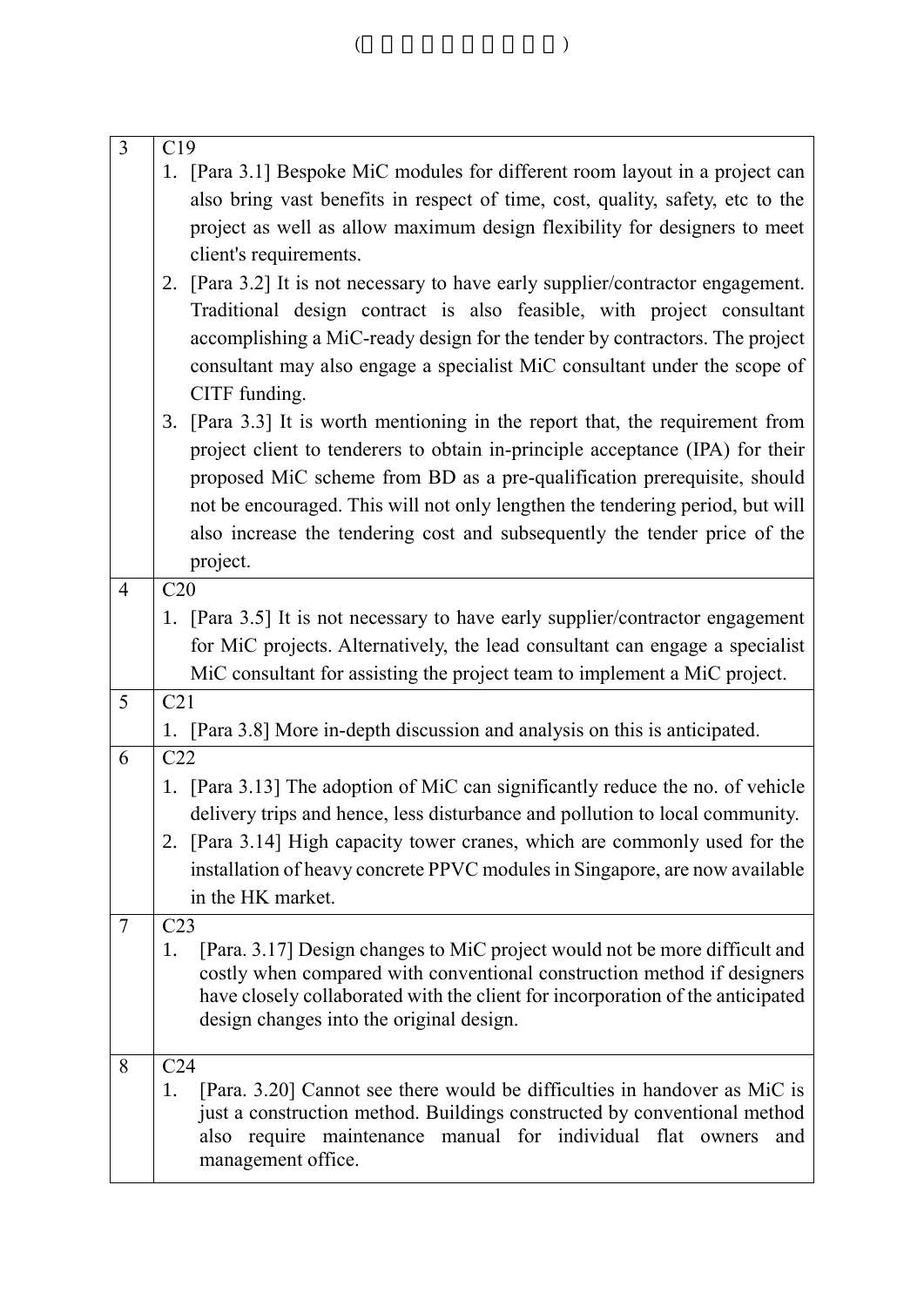| 9  | C47                                                                                |
|----|------------------------------------------------------------------------------------|
|    | 1. [General Process of MiC] It is not necessary to have early supplier/contractor  |
|    | engagement. Traditional design contract is also feasible, with project             |
|    | consultant accomplishing an MiC-ready design for the tender by contractors.        |
|    | The project consultant may also engage a specialist MiC consultant under the       |
|    | scope of CITF funding.                                                             |
|    | 2. [General Process of MiC] Buildings Ordinance applies to private projects        |
|    | only. Please include more discussions and recommendations on procurement           |
|    | between public and private projects.                                               |
| 10 | C48                                                                                |
|    | [Design for Manufacture and Assembly (DfMA)] It should be noted that<br>1.         |
|    | DfMA is a design concept embracing design for manufacture and design for           |
|    | assembly. On the other hand, MiC is a construction method making use of            |
|    | the highest end of DfMA technology, achieving the highest level of                 |
|    | productivity gain in construction industry. It is suggested that title of the      |
|    | report should be "MiC procurement" instead of "MiC and DfMA                        |
|    | procurement" to avoid confusion and misunderstanding.                              |
|    | 2. Please delete all the term "DfMA" from the texts as the content of the report   |
|    | is focused on MiC.                                                                 |
| 11 | C49                                                                                |
|    | 1. [Funding to support MiC and DfMA initiative] There is funding support from      |
|    | CITF for the adoption of MiC (not from DEVB). Please also take the two             |
|    |                                                                                    |
|    | new subsidy schemes i.e. Support the project Consultant for additional cost        |
|    | incurred in implementing MiC project; and Entry of MiC systems to the BD's         |
|    | Lists of Pre-accepted MiC Systems into account.                                    |
| 12 | C51<br>[Design and Build Contracts] The adoption of D&B contracts may not be<br>1. |
|    | helpful to provide a lower tender price to the project client. The design of       |
|    |                                                                                    |
|    | MiC works should be carried out by the Project Consultant in the design            |
|    | stage, embracing design upfront for ease of modular construction.                  |
| 13 | C56                                                                                |
|    | [Para 2.2] Please include more discussions on contractual provisions other<br>1.   |
|    | than NEC contract form.                                                            |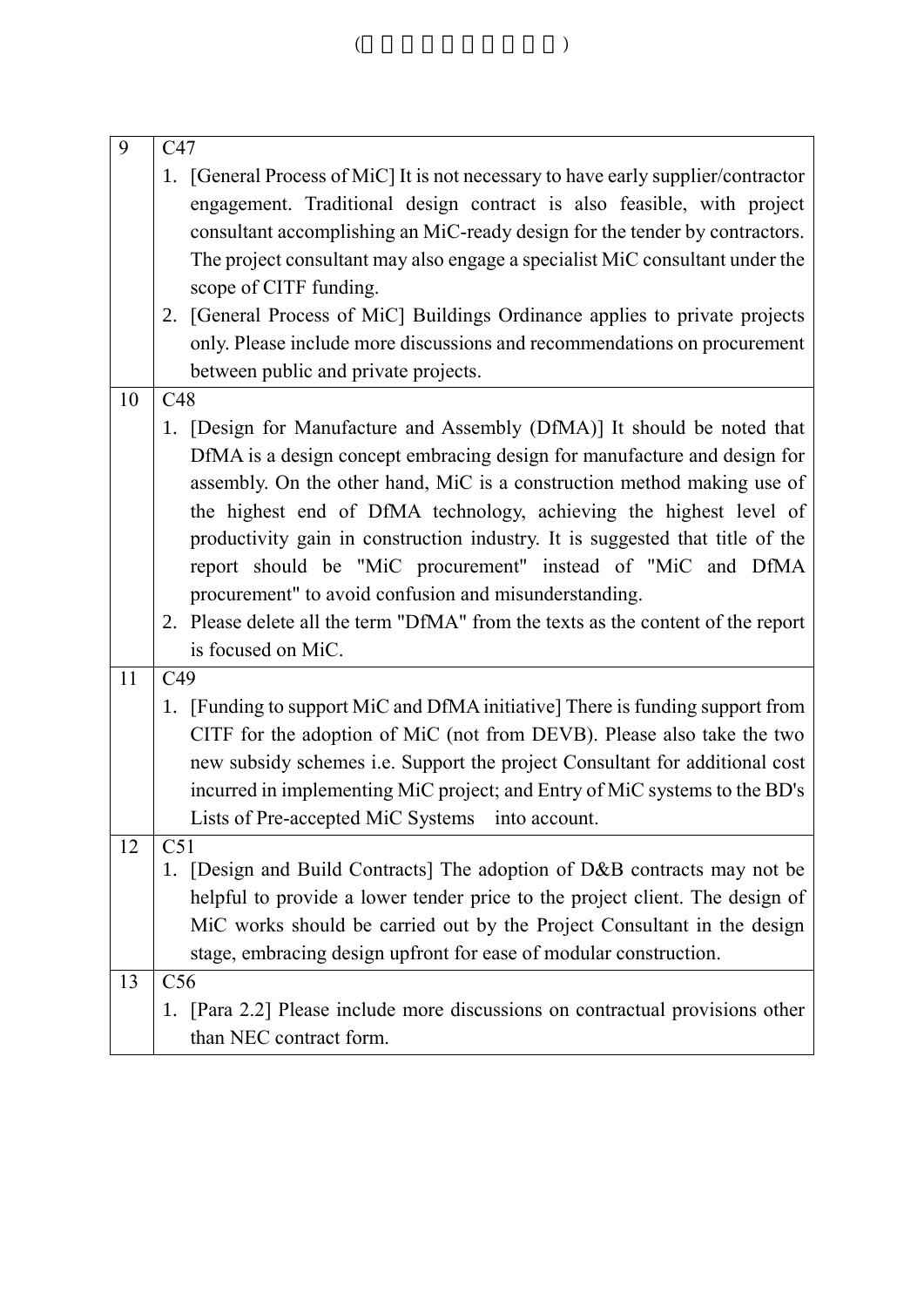| 14 | C73                                                                                                                                                      |
|----|----------------------------------------------------------------------------------------------------------------------------------------------------------|
|    | 1. [Para 2.5] It is not necessary to have early supplier/contractor engagement.                                                                          |
|    | Traditional design contract is also feasible, with project consultant                                                                                    |
|    | accomplishing a MiC-ready design for the tender by contractors. The project                                                                              |
|    | consultant may also engage a specialist MiC consultant under the scope of                                                                                |
|    | CITF funding.                                                                                                                                            |
|    | 2. [Para 2.5] The design of MiC works should be carried out by the Project                                                                               |
|    | Consultant in the design stage, embracing design upfront for ease of modular                                                                             |
|    | construction, instead of the contractor to carry out the design with assistance                                                                          |
|    | by the Project Consultant.                                                                                                                               |
| 15 | C81                                                                                                                                                      |
|    | 1. [Para. 2.8] More in-depth discussion and analysis on this is anticipated.                                                                             |
| 16 | C110                                                                                                                                                     |
|    | 1. [Para. 4] Design changes to MiC project could be facilitated through close                                                                            |
|    | collaboration between the designer and the client for allowing anticipated                                                                               |
|    | design changes into the original design.                                                                                                                 |
| 17 | C161                                                                                                                                                     |
|    | 1. [Para 3.1] The design of MiC works could also be carried out by the Project                                                                           |
|    | Consultant in the design stage, embracing design upfront for ease of modular                                                                             |
|    | construction. Moreover, the adoption of D&B contracts may not be helpful                                                                                 |
|    | to provide a lower tender price to the project client.                                                                                                   |
| 18 | C162                                                                                                                                                     |
|    | 1. [Para 3.4] It is not necessary to have early supplier/contractor engagement.<br>Traditional design contract is also feasible, with project consultant |
|    | accomplishing a MiC-ready design for the tender by contractors. The project                                                                              |
|    | consultant may also engage a specialist MiC consultant under the scope of                                                                                |
|    | CITF funding.                                                                                                                                            |
| 19 | C <sub>167</sub>                                                                                                                                         |
|    | 1. [Para 3.13] To facilitate MiC construction, TD has isssued updated guidelines                                                                         |
|    | on Application for Wide Load Permit. According to the pilot projects,<br>daytime transportation of MiC modules with width around 3m has been             |
|    | adopted.                                                                                                                                                 |
| 20 | C <sub>170</sub>                                                                                                                                         |
|    | 1. [Para 3.16] Design changes to MiC project could be facilitated through close                                                                          |
|    | collaboration between the designer and the client for allowing anticipated                                                                               |
|    | design changes into the original design.                                                                                                                 |
| 21 | C <sub>171</sub>                                                                                                                                         |
|    | 1. [Statutory Submissions] The consultant should clarify that it is not a                                                                                |
|    | necessary pre-requisite for project clients to obtain in-principle acceptance                                                                            |
|    | (IPA) for their proposed MiC scheme prior to submission of plans to BD.                                                                                  |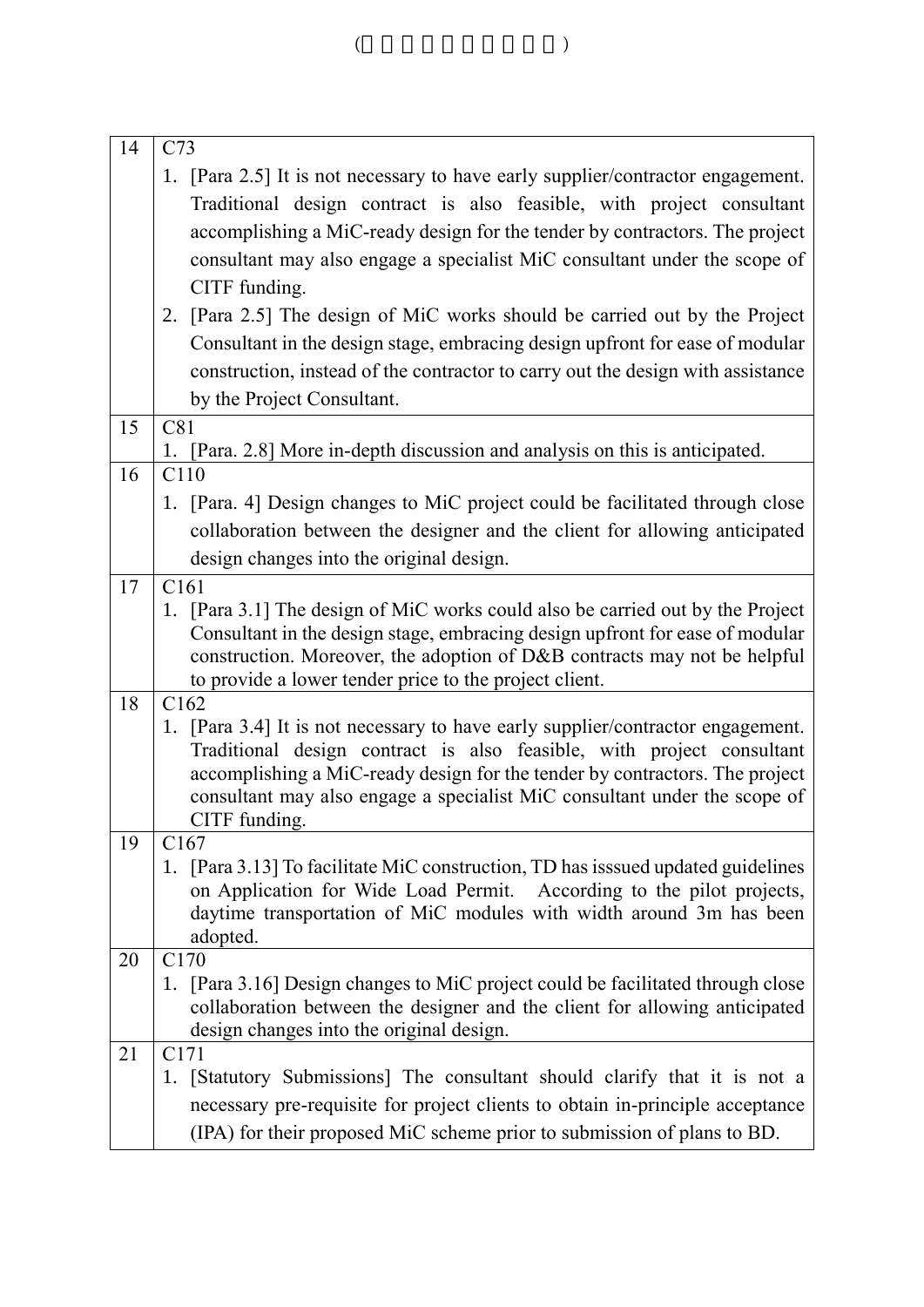# **Construction Industry Council**

(and  $($ 

# **Committee on Construction Business Development**

# **Draft Standard Special Conditions of Contract for BIM (SCC) and BIM Services Agreements (SA) for Public Consultation**

### Ms. Eliza WONG's comments

| $\overline{1}$ | <b>SCC Cl.12 - Contract Implications</b>                                              |
|----------------|---------------------------------------------------------------------------------------|
|                | The previous version states that the BIM Model shall NOT form part of the             |
|                | contract. While in this version, whether the BIM Model shall form part of the         |
|                | contract or not is to be stated in the Principal Contract. It allows that in case the |
|                | BIM Model is stated to form part of the contract documents, only the data up to       |
|                | the LOIN levels specified in the BIM Execution Plan for each Model Element            |
|                | shall be relevant. Any data that exceeds the specified LOIN shall be for              |
|                | reference only.                                                                       |
|                | Please advise if there are standards of LOIN available in the market that we          |
|                | can refer to or if there is any task force working on this. The definition of         |
|                | LOIN in the IOS standard is too generic for adoption in Hong Kong                     |
|                | construction industry.                                                                |
| $\overline{2}$ | SA for BIM Manager - CDE                                                              |
|                | If the BIM Manager is required to provide the CDE under the agreement, all            |
|                | payments and licenses fees of the CDE shall be borne by them and is deemed            |
|                | to be included in his fee. The CDE is subject to approval by the Appointing           |
|                | Party. I suppose there are many different CDEs available on the market with           |
|                | different prices. The requirements of the CDE shall be specified in the               |
|                | Agreement in order for the BIM Manger to price it in their fee.                       |
| $\overline{3}$ | SA for BIM Service Provider - Cover Page                                              |
|                | To rename as "Service Agreement for BIM Service Provider" instead of                  |
|                | "Service Agreement for Service Provider"                                              |

## DEVB's comments

|              | <b>General Comment</b>                                                    |
|--------------|---------------------------------------------------------------------------|
|              | It is advisable to consult Com-BIM and its Task Force on BIM Standards on |
|              | the draft SCC for BIM and BIM Services Agreements before promulgation.    |
|              | C427 (Page number of Meeting Document, same below): Typo on title.        |
| $\mathbf{R}$ | C248 DEVB TC(W) No. $12/2020$ has been issued.                            |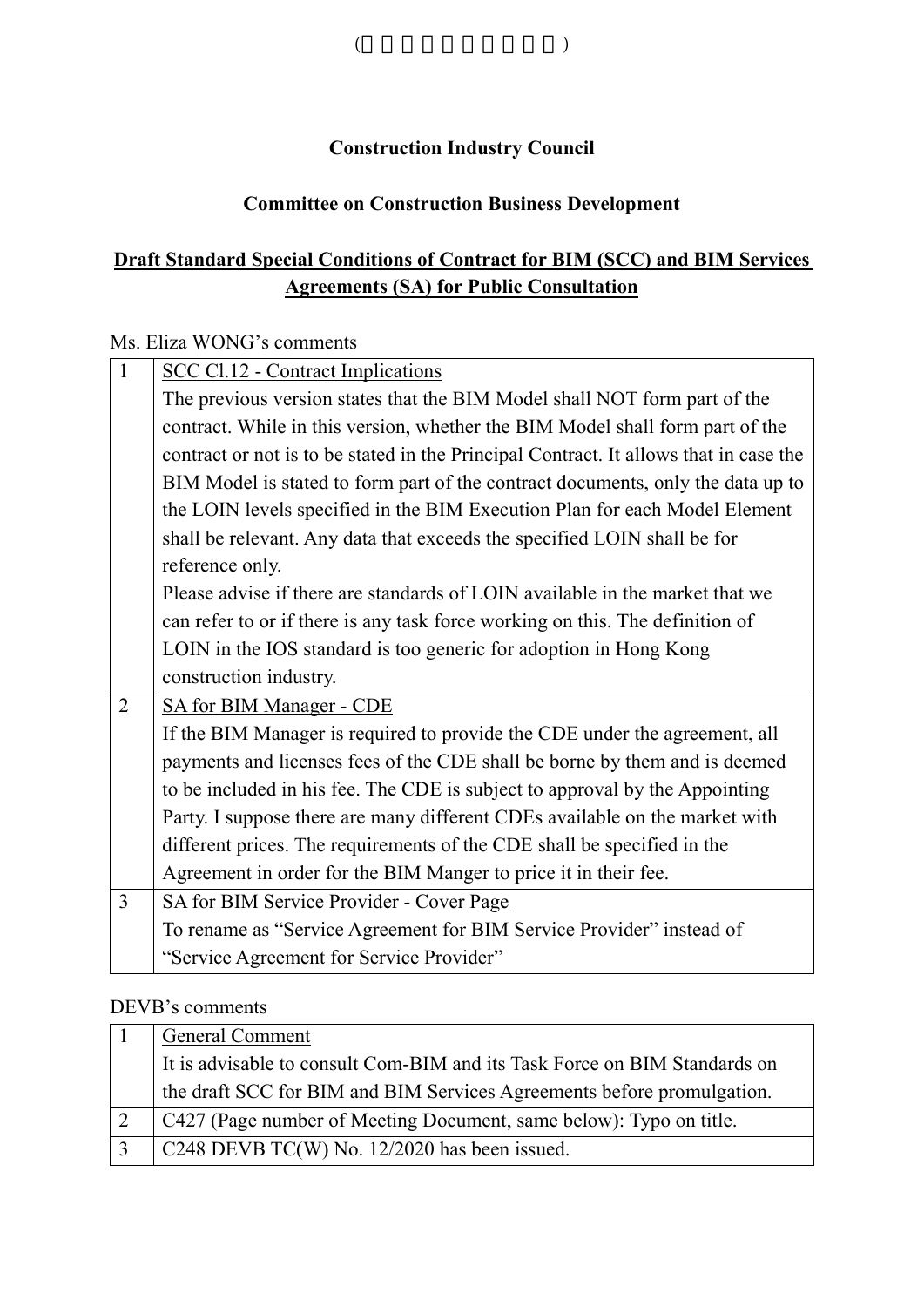| $\overline{4}$ | C432<br>CDE should be with Main Contractor/Lead Consultant instead of BIM<br>1.<br>Manager<br>2.<br>What is CDE under Employer for?                                                                                                                                                                                                                                                                                             |
|----------------|---------------------------------------------------------------------------------------------------------------------------------------------------------------------------------------------------------------------------------------------------------------------------------------------------------------------------------------------------------------------------------------------------------------------------------|
|                | Rationale behind the three arrangements is unclear and should be<br>3.                                                                                                                                                                                                                                                                                                                                                          |
|                | elaborated more. In particular, there are transfer lines in the Arrangement 3                                                                                                                                                                                                                                                                                                                                                   |
|                | only for small scale projects). Apart from these three arrangements, there                                                                                                                                                                                                                                                                                                                                                      |
|                | may be other possible arrangements.                                                                                                                                                                                                                                                                                                                                                                                             |
| 5              | C438 The version of BIM standards should be mentioned. Does it mean the                                                                                                                                                                                                                                                                                                                                                         |
|                | latest version if not quoted?                                                                                                                                                                                                                                                                                                                                                                                                   |
| 6              | C440 The ownership of CDE should be clarified though it is managed by BIM                                                                                                                                                                                                                                                                                                                                                       |
|                | Manager.                                                                                                                                                                                                                                                                                                                                                                                                                        |
| $\overline{7}$ | C441 For clearer requirements for coordination meetings, the frequency should                                                                                                                                                                                                                                                                                                                                                   |
|                | be identified.                                                                                                                                                                                                                                                                                                                                                                                                                  |
| 8              | C442                                                                                                                                                                                                                                                                                                                                                                                                                            |
|                | [Para. 8] Even though the provisional sum is mentioned in the Contract<br>1.<br>Sum, it is very difficult to break down and evaluate the work done.<br>Besides, it is not desirable to let BIM Manger to assess the progress and<br>certify the payment as payment certification is normally performed by the<br>Surveyor/the Engineer. Any details or examples for this? DEVB considers<br>"PAY for BIM" not viable.           |
|                | [Para. 10] The Appointed Party should upload the BIM objects in CDE for<br>2.<br>the use by the other parties. Does it mean that he should release the<br>ownership of BIM objects to the client? [Para. 11] However, the model<br>authors can retain the ownership right for each model element and nobody<br>is authorized to make any changes to it. It seems that Para. 10 and Para. 11<br>are contradictory to each other. |
| 9              | C443                                                                                                                                                                                                                                                                                                                                                                                                                            |
|                | [Para. 12] It seems that the contract still relies on 2D drawings generated<br>1.<br>from BIM model. Does it mean that BIM models are for reference only<br>but not contractually binding?<br>[Para. 13] The BIM workflow with clashes identified by BIM Manager by<br>2.<br>issuing clash reports is not effective. A more collaborative approach                                                                              |
|                | should be adopted.                                                                                                                                                                                                                                                                                                                                                                                                              |
| 10             | C444 [*] should be put before the 2nd paragraph of Para. 16 as it is an optional                                                                                                                                                                                                                                                                                                                                                |
|                | item. If an independent BIM auditor will be appointed by the Employer, duties                                                                                                                                                                                                                                                                                                                                                   |
|                | and responsibilities of such BIM auditor should be clearly specified. It is                                                                                                                                                                                                                                                                                                                                                     |
|                | suggested that list of duties and responsibilities should be provided as an annex                                                                                                                                                                                                                                                                                                                                               |
|                | in this document.                                                                                                                                                                                                                                                                                                                                                                                                               |
| 11             | C446 Clear definitions on BIM Uses and their contractual requirements should                                                                                                                                                                                                                                                                                                                                                    |
|                | be provided to avoid misunderstanding and disputes on the scope of works.                                                                                                                                                                                                                                                                                                                                                       |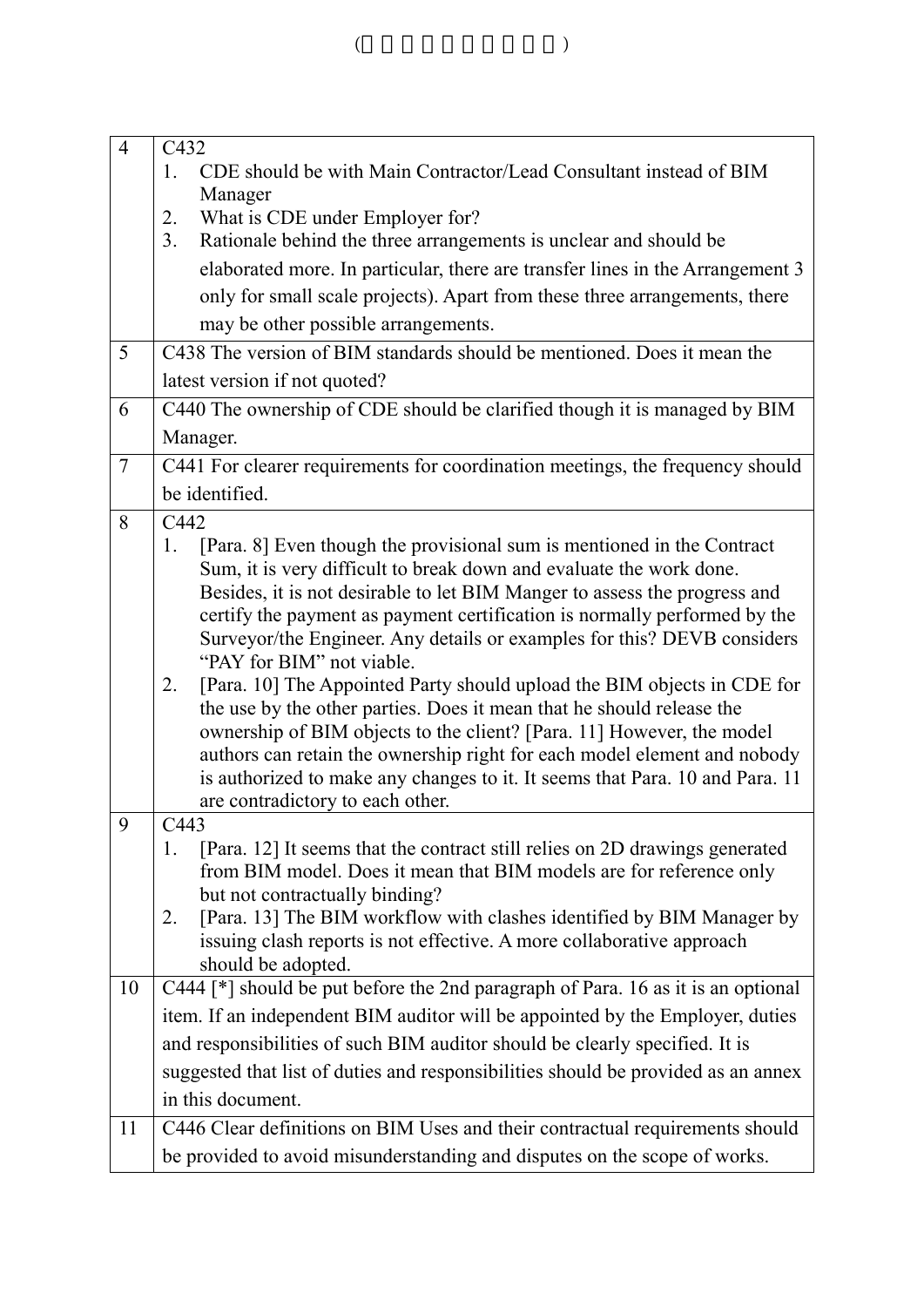| 12 | C447 What does it mean the latest BIM Execution Plan? Please clarify if such                                                                                         |
|----|----------------------------------------------------------------------------------------------------------------------------------------------------------------------|
|    | BIM Execution Plan should be provided by the Employer, BIM Manager or                                                                                                |
|    | Appointed Party.                                                                                                                                                     |
| 13 | <b>General Comment</b>                                                                                                                                               |
|    | CIC should clarify if there is any standard form of consultancy agreement                                                                                            |
|    | template (e.g. HKIA's template) should be read in conjunction with this                                                                                              |
|    | document. If so, some general requirements such as disputes, liability, etc.                                                                                         |
|    | should be made reference to it.                                                                                                                                      |
| 14 | C457 Please check if the termination or suspension clauses [Para. 9] align with                                                                                      |
|    | other services agreements for the construction industry.                                                                                                             |
| 15 | C459                                                                                                                                                                 |
|    | [Para. 10] Please advise how the Employer can be protected to avoid the<br>1.                                                                                        |
|    | project delay when the appointed party fails to hand over data files,                                                                                                |
|    | passwords, etc. which is essential for CDE management.                                                                                                               |
| 16 | [Para. 11] Please clarify if mediation is a sole dispute resolution method.<br>2.<br>C460 [Para. 13] CIC had better consult the insurance sector to seek their views |
|    |                                                                                                                                                                      |
|    | on PII cover. Is it possible for BIM Manager to purchase PII on his own?                                                                                             |
| 17 | C <sub>461</sub><br>Who is responsible for providing CDE? Any guidelines for the Employer?<br>1.                                                                     |
|    | Again, it is not a good practice that certification of payments for "PAY for<br>2.                                                                                   |
|    | BIM" for the Project is handled by the BIM Manager.                                                                                                                  |
| 18 | C <sub>465</sub>                                                                                                                                                     |
|    | Please clarify if BIM Audits are essential scope of services. If so, SME's<br>1.                                                                                     |
|    | attention should be drawn to this requirement that a higher consulting fee                                                                                           |
|    | may be resulted from.                                                                                                                                                |
|    | [Para. 6] The minimum frequency of meetings should be specified. Why<br>2.<br>"Appointing Party" instead of "Appointed Party" shall attend/hold design               |
|    | co-ordination meetings.                                                                                                                                              |
|    | Again, "PAY for BIM" will not be adopted for government projects at this<br>3.                                                                                       |
|    | stage.                                                                                                                                                               |
| 19 | C485                                                                                                                                                                 |
|    | Please clarify why the schedule of services for BIM Manager or BIM Service                                                                                           |
|    | Provider is greatly different. It is important to let the Employers to understand                                                                                    |
|    | such difference.                                                                                                                                                     |
| 20 | <b>Other Comments</b>                                                                                                                                                |
|    | Apart from comments from committee members and public consultation, will                                                                                             |
|    | CIC appoint legal/contractual expert to vet these documents prior to issuance                                                                                        |
|    | as there may be legal/contractual liabilities when using these documents.                                                                                            |
| 21 | <b>Other Comments</b>                                                                                                                                                |
|    | Disclaimer clause may be required for these two documents. Would CIC please                                                                                          |
|    | advise.                                                                                                                                                              |